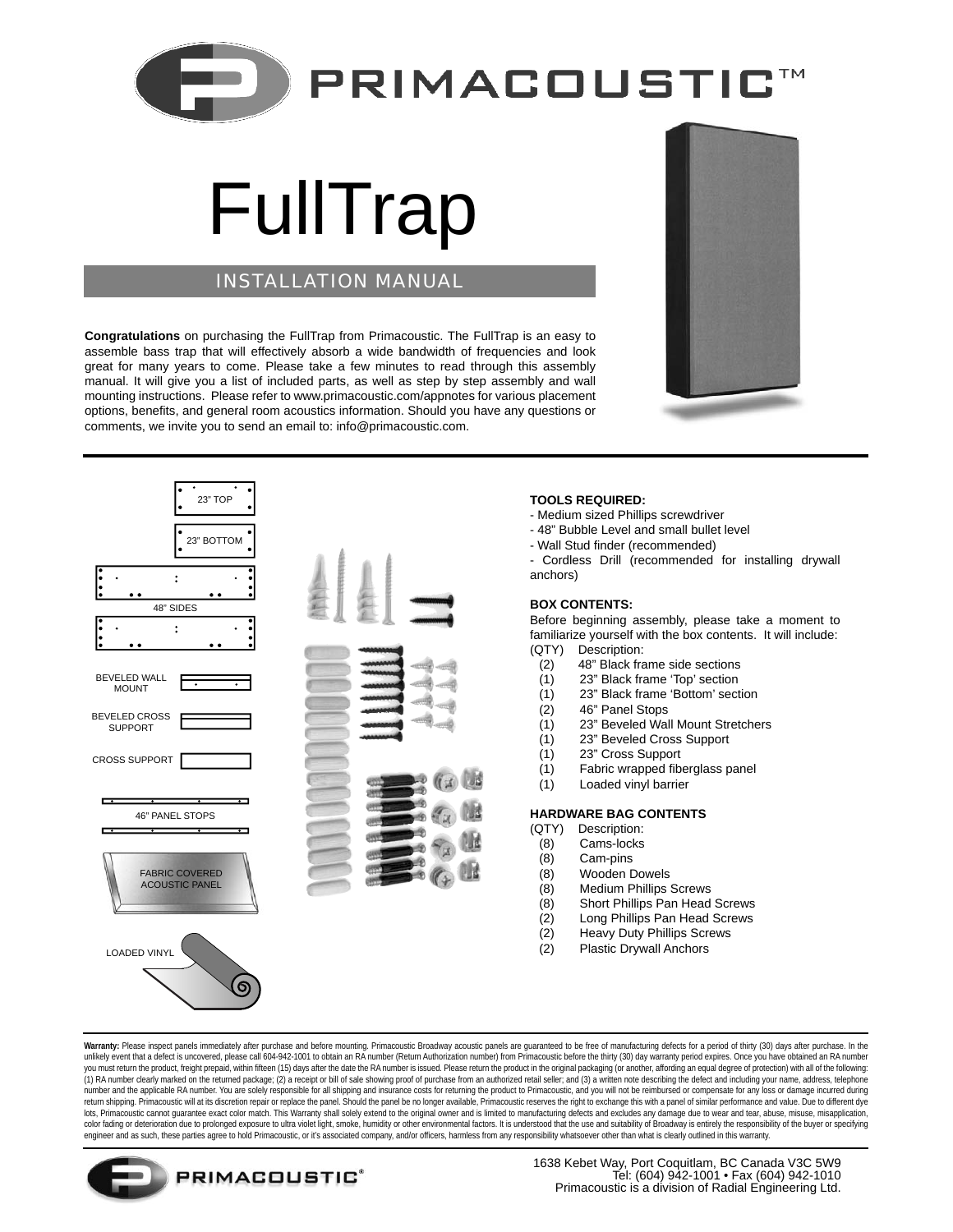#### **FRAME ASSEMBLY INSTRUCTIONS**

**1**

Place the two 48" side sections on the floor with the pre-drilled holes facing up. For each side section push eight wooden dowels into the pre-drilled holes.



For each side section thread four cam-pins into the holes at the ends as shown.



Place the two the 23" top and bottom sections on the floor with the pre-drilled holes facing up. Push four cams-locks into the pre-drilled cavities on the 23" top and bottom sections. Ensure the open side of the cam-lock, marked with an arrow head, is facing the toward the edge so it can mate with the cam-pin.



Set the cross support with the beveled edge onto the Set the cross support with the beveled edge onto the wooden dowels near the top section. Be sure that the  $\mathbf{4}$ beveled edge is facing inward and toward the bottom section (see diagram). The beveled cross support is used to wall mount the completed FullTrap.

Set the cross support with the square edge onto the wooden dowels near the bottom section.





Connect the 23" top and bottom sections to a 48" side section. *Note the 23" top section has small piolet holes drilled along the front edge.* Use a Phillips screwdriver to tighten the cams snuggly.

If the cam-locks won't tighten ensure the arrow head is facing outward so the cam-pins line up with the cam-locks.





Set the other 48" side section onto the frame assembly being care full to line up the cam-pins and dowles. Tighten all cams snuggly using a Phillips screwdriver.

Lay the completed frame down so the front is facing up.



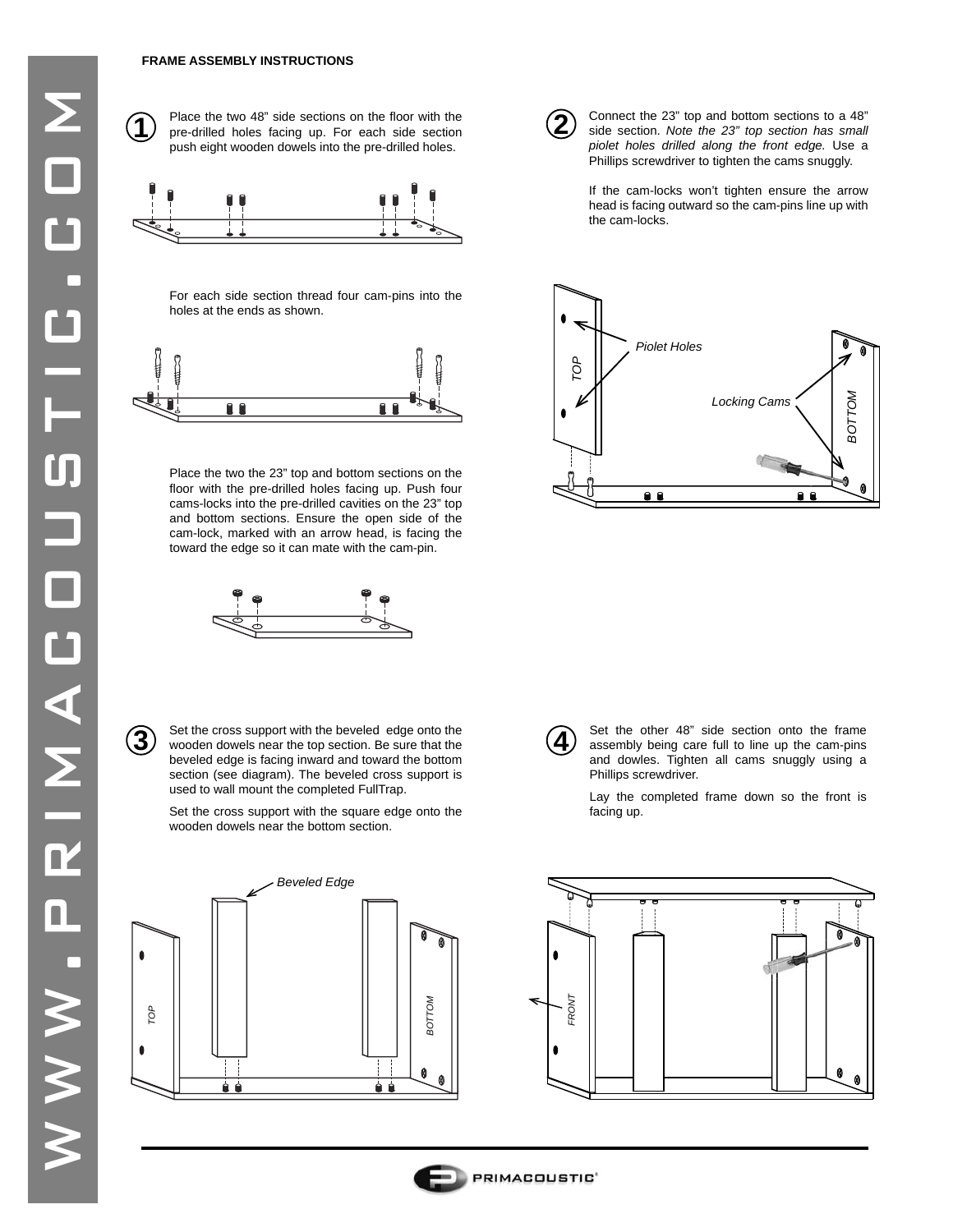

**5** Set two panel stops with the four small piolet holes facing  $\overline{6}$ sideways. Lay the vinyl material on top of the panel stops. Line up the edges flush and keep the vinyl material square with the panels stops (diagram).



Using eight short Phillips pan head screws fasten the vinyl material to the panel stops. Screw through the vinyl into the small piolet holes (diagram). Avoid stretching the vinyl between scews. It should lay flat and limp between screws.





**7** Lower in the Broadway fiberglass panel with the fabric covering facing outward. The panel should fit sungly. Do not force the panel into place.



**8** Fasten the Broadway fiberglass panel at the top end with two Philips pan head screws through the pre-drilled holes in the 23" top section. This will prevent the panel from becoming accidentally dislodged.







With the frame assembly lying down on it's back. Set the vinyl barrier assembly into the frame with the panel stops facing upward (diagram).t

Using eight medium Phillips screws, attach panel stops into the pre-drilled hole locations on the inside of the 48" side sections (diagram).